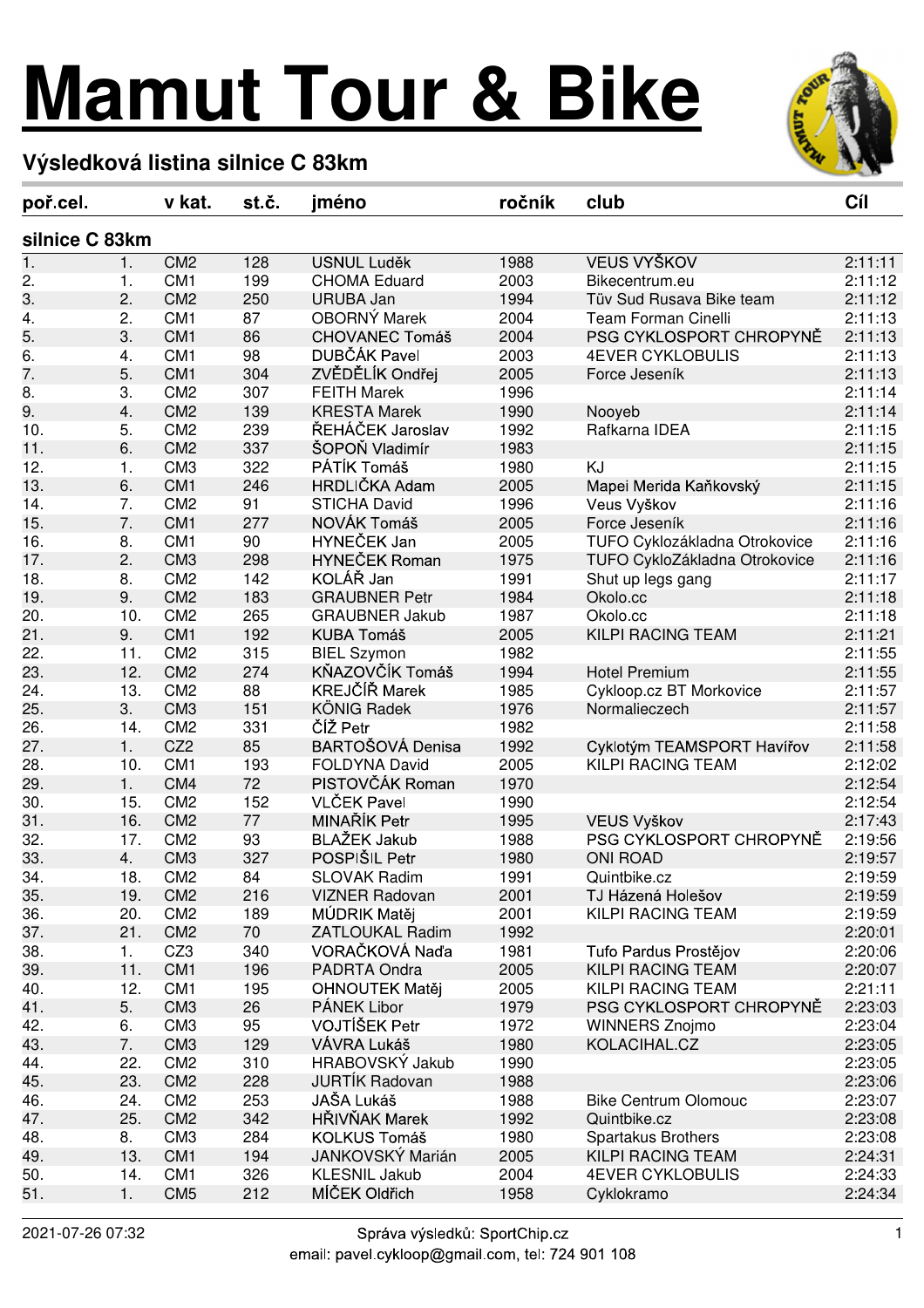## **Výsledková listina silnice C 83km**

poř.cel.

| 53.  | 15. | CM <sub>1</sub> | 166 | KONOPÁČ Matouš            | 2005 | Cyklotým TEAMSPORT Havířov     | 2:24:59 |
|------|-----|-----------------|-----|---------------------------|------|--------------------------------|---------|
| 54.  | 26. | CM <sub>2</sub> | 336 | VAČKA Daniel              | 1997 |                                | 2:25:01 |
| 55.  | 27. | CM <sub>2</sub> | 123 | <b>TRACHTULEC Tomáš</b>   | 1989 | Slovacké střely                | 2:25:23 |
| 56.  | 28. | CM <sub>2</sub> | 335 | <b>VERUN Jan</b>          | 1992 | Bůch                           | 2:25:56 |
| 57.  | 10. | CM <sub>3</sub> | 119 | <b>FELDVABEL David</b>    | 1976 | KOLACIHAL.CZ                   | 2:26:02 |
| 58.  | 11. | CM <sub>3</sub> | 143 | <b>HONZÁK Petr</b>        | 1981 |                                | 2:26:02 |
| 59.  | 16. | CM <sub>1</sub> | 165 | DALECKÝ Štěpán            | 2005 | <b>Bike Team Sazovice</b>      | 2:26:03 |
| 60.  | 29. | CM <sub>2</sub> | 278 | PIŇOS Aleš                | 1983 |                                | 2:28:41 |
| 61.  | 2.  | CM4             | 272 | FLAJSAR Jiří              | 1967 |                                | 2:29:07 |
| 62.  | 3.  | CM4             | 324 | <b>HAJDÍK Karel</b>       | 1968 |                                | 2:29:09 |
| 63.  | 30. | CM <sub>2</sub> | 202 | DOLEŽAL David             | 1997 | Okolo.cc                       | 2:29:13 |
| 64.  | 17. | CM <sub>1</sub> | 181 | PLŠEK Vojtěch             | 2005 | Cykloch team                   | 2:31:16 |
| 65.  | 31. | CM <sub>2</sub> | 309 | HRABOVSKÝ Tomáš           | 1992 |                                | 2:31:17 |
| 66.  | 2.  | CZ <sub>2</sub> | 316 | <b>MAZUREK Margorzata</b> | 2001 |                                | 2:31:17 |
| 67.  | 3.  | CZ <sub>2</sub> | 184 | HLAVENKOVÁ Anežka         | 1993 | Cyklo Tým Havířov              | 2:31:20 |
|      |     | CM <sub>1</sub> |     |                           | 2004 |                                |         |
| 68.  | 18. |                 | 122 | PROCHÁZKA Matěj           |      | Tufo Pardus Prostějov          | 2:31:24 |
| 69.  | 12. | CM <sub>3</sub> | 71  | MOSLER Jan                | 1980 | Lokotechnika                   | 2:31:25 |
| 70.  | 32. | CM <sub>2</sub> | 176 | ŠIK Jan                   | 2002 |                                | 2:35:13 |
| 71.  | 4.  | CM4             | 341 | LOVEČEK Martin            | 1971 | <b>LOS Rapidos</b>             | 2:35:59 |
| 72.  | 5.  | CM4             | 297 | ŠRAMEK Milan              | 1962 | PSG CYKLOSPORT CHROPYNĚ        | 2:36:02 |
| 73.  | 4.  | CZ <sub>2</sub> | 288 | EISLEROVÁ Marcela         | 1999 | Cyklotým TEAMSPORT Havířov     | 2:38:49 |
| 74.  | 33. | CM <sub>2</sub> | 127 | POLÁŠEK Michal            | 1995 |                                | 2:40:30 |
| 75.  | 34. | CM <sub>2</sub> | 130 | KONKOL Tomáš              | 1982 |                                | 2:41:13 |
| 76.  | 13. | CM <sub>3</sub> | 178 | <b>HLAVACEK Marek</b>     | 1981 |                                | 2:41:13 |
| 77.  | 14. | CM <sub>3</sub> | 76  | POUR Jan                  | 1974 | <b>POURYS Team</b>             | 2:41:14 |
| 78.  | 15. | CM <sub>3</sub> | 209 | VAŠICA Martin             | 1972 | Sokol Třebětice                | 2:41:14 |
| 79.  | 35. | CM <sub>2</sub> | 83  | <b>HANNIG Jakub</b>       | 1991 | Quintbike.cz                   | 2:41:17 |
| 80.  | 6.  | CM4             | 285 | <b>PIKALEK Milan</b>      | 1962 | Cyklo Team                     | 2:43:06 |
| 81.  | 16. | CM <sub>3</sub> | 317 | <b>KUNICKÝ Radek</b>      | 1980 | ZAF velosport                  | 2:43:22 |
| 82.  | 5.  | CZ <sub>2</sub> | 99  | RYCHNOVSKA Zuzana         | 1988 |                                | 2:48:23 |
| 83.  | 17. | CM <sub>3</sub> | 164 | <b>KOCH Petr</b>          | 1972 |                                | 2:48:29 |
| 84.  | 7.  | CM4             | 94  | PÍŠTĚK Martin             | 1970 |                                | 2:48:29 |
| 85.  | 6.  | CZ <sub>2</sub> | 141 | HANÁČKOVÁ Adéla           | 1990 | Shut up legs gang              | 2:48:31 |
| 86.  | 2.  | CM <sub>5</sub> | 210 | PROCHÁZKA Jan             | 1951 | <b>KAC</b>                     | 2:56:18 |
| 87.  | 2.  | CZ3             | 275 | SKLADANOVÁ Silvia         | 1969 | <b>BRS</b> technology          | 2:59:59 |
| 88.  | 3.  | CM <sub>5</sub> | 214 | <b>FAJNER Anton</b>       | 1960 |                                | 3:00:00 |
|      |     |                 |     | PEKARČÍK Jiří             |      | Acapulco Team                  |         |
| 89.  | 4.  | CM <sub>5</sub> | 295 |                           | 1953 |                                | 3:05:48 |
| 90.  | 36. | CM <sub>2</sub> | 97  | BADAL Štěpán              | 1982 |                                | 3:07:42 |
| 91.  | 7.  | CZ <sub>2</sub> | 138 | TOMÁŠKOVÁ Markéta         | 1985 | empor.team                     | 3:13:09 |
| 92.  | 37. | CM <sub>2</sub> | 177 | ŠTĚPÁNEK Michal           | 1986 |                                | 3:13:09 |
| 93.  | 38. | CM <sub>2</sub> | 328 | ROSENBAUM Jan             | 2001 |                                | 3:13:09 |
| 94.  | 8.  | CM4             | 300 | FRYČ Martin               | 1965 |                                | 3:13:51 |
| 95.  | 9.  | CM4             | 261 | KŘEČEK Miloslav           | 1964 |                                | 3:15:18 |
| 96.  | 10. | CM4             | 226 | KATRŇÁK Bronislav         | 1965 |                                | 3:17:24 |
| 97.  | 5.  | CM <sub>5</sub> | 114 | <b>KOZA Emil</b>          | 1957 |                                | 3:18:30 |
| 98.  | 8.  | CZ <sub>2</sub> | 329 | DOSEDELOVÁ Šárka          | 2001 |                                | 3:22:36 |
| 99.  | 3.  | CZ3             | 208 | MIKEŠOVÁ Gabriela         | 1971 |                                | 3:24:05 |
| 100. | 6.  | CM <sub>5</sub> | 171 | ŠÍBL Miloslav             | 1954 |                                | 3:25:48 |
| 101. | 11. | CM4             | 75  | LESKOVJAN Tomáš           | 1963 |                                | 3:25:53 |
| 102. | 39. | CM <sub>2</sub> | 339 | KOUTNÝ Jakub              | 1988 |                                | 3:39:32 |
| 103. | 9.  | CZ <sub>2</sub> | 338 | ŠVECLOVÁ Sandra           | 1991 |                                | 3:39:32 |
| 104. | 7.  | CM <sub>5</sub> | 160 | DANĚČEK Lubomil           | 1956 |                                | 3:40:00 |
| 105. | 8.  | CM <sub>5</sub> | 78  | HRADECKÝ Jaroslav         | 1949 |                                | 3:41:23 |
| 106. | 4.  | CZ3             | 89  | ČERMÁKOVÁ Renata          | 1967 | <b>KCL Kooperativa Svijany</b> | 3:43:42 |
| 107. | 9.  | CM <sub>5</sub> | 159 | PRUŠA Vítězslav           | 1960 |                                | 3:43:42 |
| 108. | 12. | CM4             | 234 | <b>HRON Tomáš</b>         | 1967 |                                | 3:58:02 |
|      |     |                 |     |                           |      |                                |         |
| 109. | 40. | CM <sub>2</sub> | 101 | <b>MOURAL Petr</b>        | 1993 |                                | 4:08:10 |

52. 9. CM3 314 KUBIČÍK Martin 1974 AMT Team 2:24:36

**v kat. jméno club Cíl**